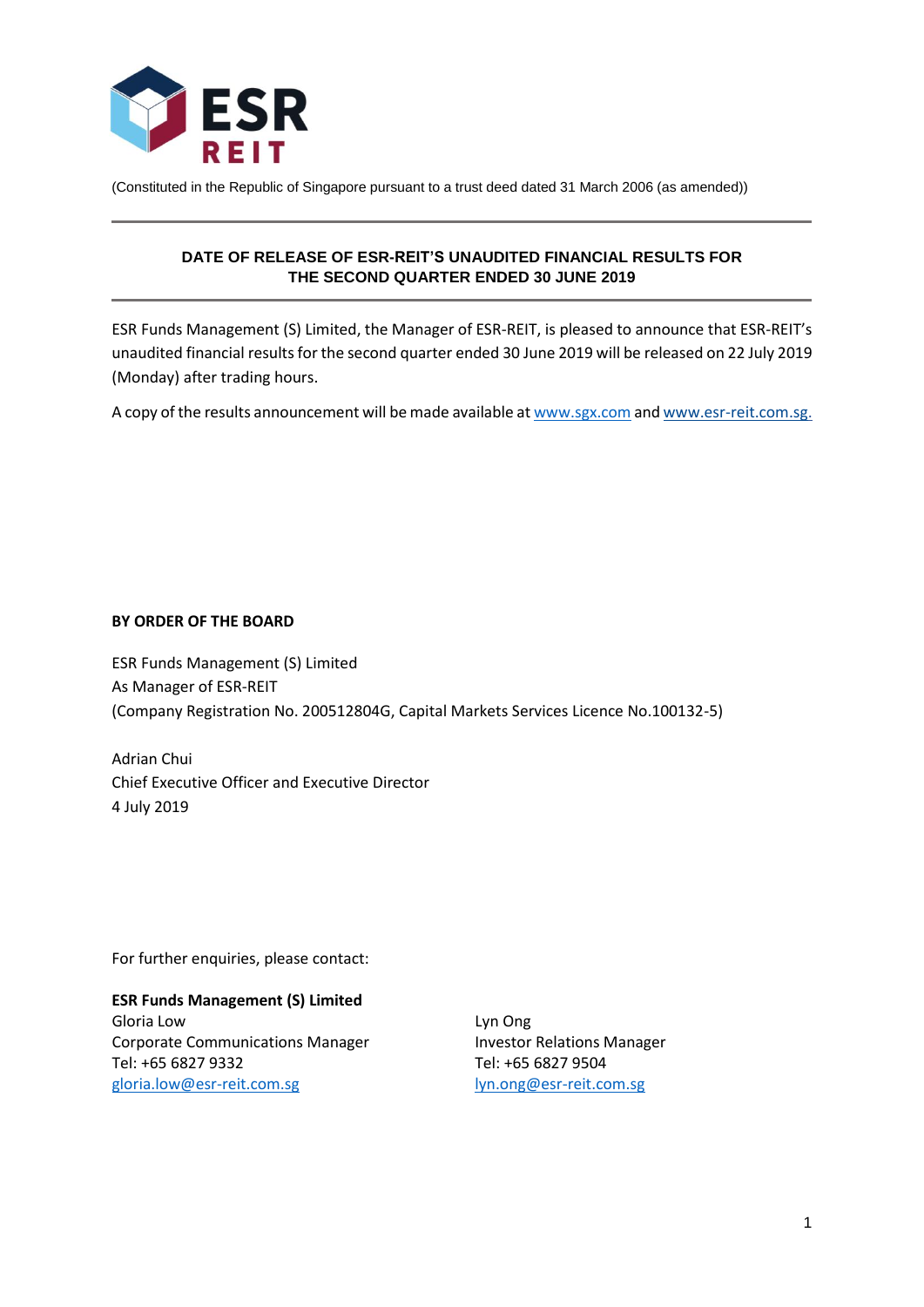### **About ESR-REIT**

ESR-REIT has been listed on the Singapore Exchange Securities Trading Limited since 25 July 2006.

ESR-REIT invests in quality income-producing industrial properties and as at 31 March 2019 has a diversified portfolio of 57 properties located across Singapore, with a total gross floor area of approximately 14.1 million square feet and an aggregate property value of S\$3.03 billion<sup>1</sup>. The properties are in the following business sectors: Business Park, High-Specs Industrial, Logistics/Warehouse and General Industrial, and are located close to major transportation hubs and key industrial zones island-wide.

The Manager's objective is to provide Unitholders with a stable income stream through the successful implementation of the following strategies:

- Acquisition of value-enhancing properties;
- Pro-active asset management;
- Divestment of non-core properties; and
- Prudent capital and risk management.

ESR Funds Management (S) Limited, the Manager of ESR-REIT, is owned by namely, ESR Cayman Limited ("**ESR**") (67.3%), Shanghai Summit Pte. Ltd. (25.0%), and Mitsui & Co., Ltd (7.7%).

For further information on ESR-REIT, please visit [www.esr-reit.com.sg.](http://www.esr-reit.com.sg/)

### **About the Sponsor, ESR**

ESR is the largest Asia-Pacific focused logistics real estate platform by gross floor area (GFA) and by value of the assets owned directly and by the funds and investment vehicles it manages<sup>2</sup>. Co-founded by its senior management team and Warburg Pincus, ESR and the funds and investment vehicles it manages are backed by some of the world's preeminent investors including APG, SK Holdings, JD.com, CLSA, Goldman Sachs, CPPIB, Ping An and Allianz Real Estate. The ESR platform spans across the People's Republic of China, Japan, South Korea, Singapore, Australia and India. As of 31 December 2018, the fair value of the properties directly held by ESR and the assets under management with respect to the funds and investment vehicles managed by ESR recorded approximately US\$16 billion, and GFA of properties completed and under development as well as GFA to be built on land held for future development stood at over 12 million square metres in total.

**.** 

<sup>1</sup> Includes the valuation of 7000 Ang Mo Kio Avenue 5 on a 100% basis of which ESR-REIT has 80% economic interest, and excludes the effects arising from the adoption of Financial Reporting Standard (FRS) 116 *Leases* which became effective on 1 January 2019.

Source: JLL market report.